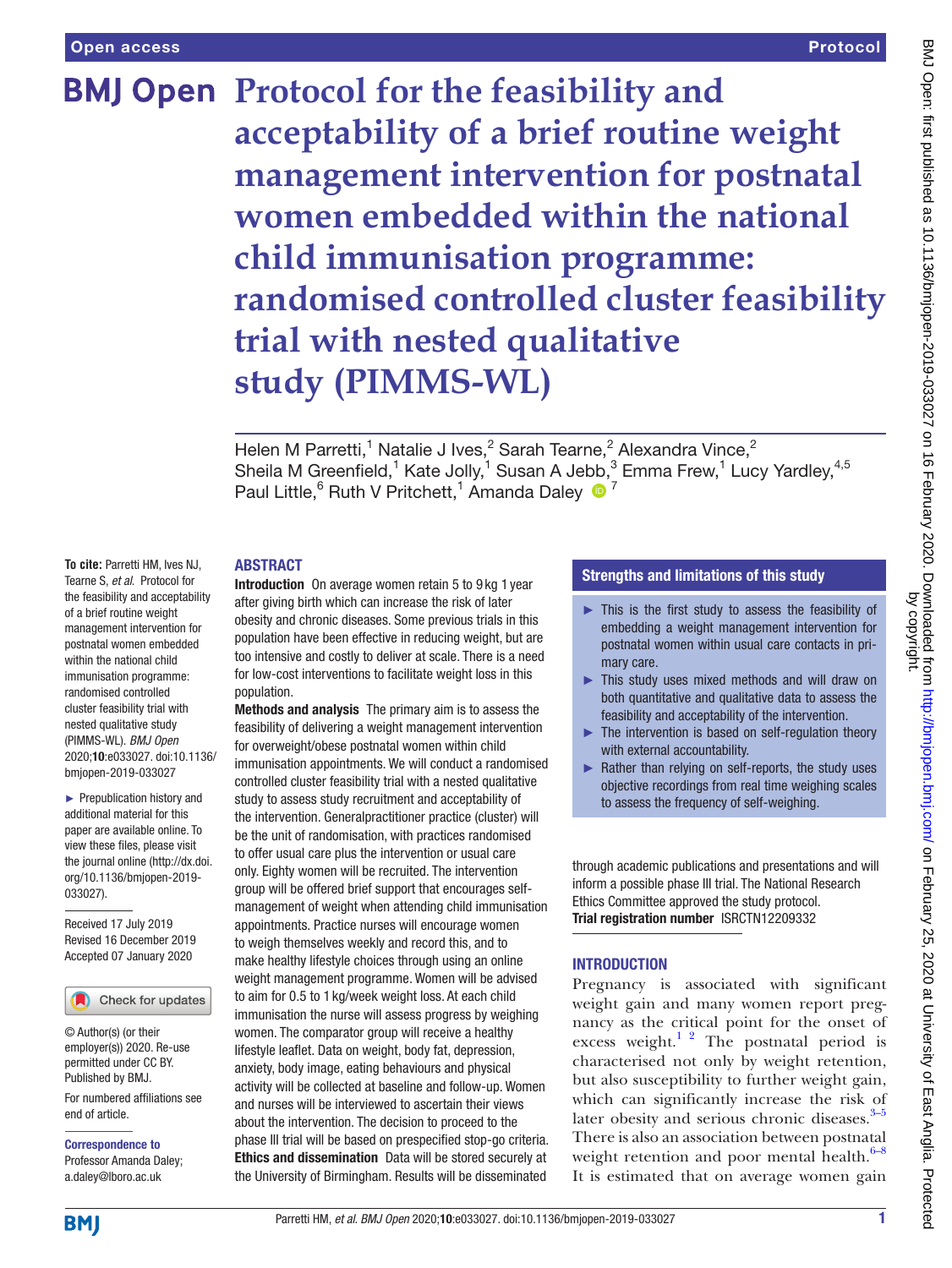about 14 to 15kg during pregnancy and at 1year after birth 5 to 9 kg is retained.<sup>239 10</sup> Of women who are overweight prior to conception, 44% are living with obesity by 1year after giving birth, while 97% of women who are living with obesity prior to pregnancy remain so at 1 year postnatally.<sup>[5](#page-7-4)</sup> Therefore, there is a need to intervene routinely in the postnatal period, to help women manage their weight after having a baby and minimise long-term health risks.

Several systematic reviews have identified the need for high quality trials on how to best help women to lose weight after having a baby.<sup>[11–16](#page-7-5)</sup> Within these reviews, the vast majority of studies have recruited small sample sizes and evaluated intensive physical activity and/or dietary interventions delivered by specialists; while these types of interventions can be effective, they cannot be delivered to all the women who give birth each year in the UK, of whom nearly two-thirds will be living with overweight. $17$ A recent systematic review of reviews of lifestyle interventions for postnatal weight management highlighted the lack of studies that have tested an intervention embedded within routine healthcare.<sup>[16](#page-7-7)</sup>

#### Self-management strategies and weight loss

A systematic review of randomised controlled trials (RCTs) to determine the effectiveness of self-help inter-ventions for weight loss,<sup>[18](#page-7-8)</sup> has shown that self-help interventions can lead to small, but significantly greater weight loss than unsupported attempts to lose weight at 6months compared with minimal interventions. In the small group of studies providing data at 12 months, weight loss was no longer significant, suggesting that self-help interventions on their own may not be useful for sustaining long-term weight loss, and that additional components, within weight loss interventions are required. Nonetheless, given the potential scalability and relatively low cost of this type of intervention, self-help programmes may be a useful component within a broader intervention to treat those who are overweight.

Self-monitoring of weight by regular weighing is common to many self-management interventions. The potential efficacy of regular weighing is based on the principles of self-regulation theory.[19 20](#page-7-9) Self-regulation theory describes three distinct stages; self-monitoring, self-evaluation and self-reinforcement. Self-monitoring is a method of systematic self-observation, periodical measurement and recording of target behaviours with the goal of increasing self-awareness. The awareness fostered during self-monitoring is an essential initial step in promoting and sustaining behaviour change. Strong evidence supports the role of self-monitoring as an effective strategy in the health behaviour change process. Reviews by Michie *et al* of effective behavioural techniques for healthy eating, physical activity and reduction of alcohol consumption concluded that self-monitoring was effective alone, but when combined with other techniques the effect size nearly doubled.<sup>21</sup>  $^{22}$  In a systematic review of RCTs to examine the effectiveness of self-weighing

as a strategy for weight loss, multi-component interventions including self-weighing compared with no/minimal control also resulted in mean differences of −3.7kg  $(95\% \text{ CI} - 4.6 \text{ to } -2.9).$ <sup>23</sup>

#### Accountability/audit and feedback

There has been some evidence to suggest that adding accountability to a self-weighing programme increases weight loss.[23](#page-7-11) In a review by Madigan *et al*, in 13 of the included trials, the intervention group asked to weigh themselves knew that they were accountable to a therapist/researcher, while this was not the case in two trials. There was a significant difference in mean weight loss between intervention and control for those trials with accountability compared with those without (−4.0kg, 95%CI −5.0 to −3.0kg vs −2.3kg, 95%CI −3.1 to −1.5kg;  $p=0.007$ ).<sup>23</sup> Participants in group weight loss programmes often report that it is the weekly weigh-in that is the most salient component of the programme, providing external accountability and keeping them committed to their diet and physical activity plan. $^{24}$  $^{24}$  $^{24}$  Based on this evidence, it can be hypothesised that including accountability/audit to self-help and self-monitoring interventions could further facilitate weight loss.

#### Internet-based weight management interventions

The widespread use of technology has led to an interest in digital health interventions, including for weight management. Systematic reviews of eHealth or web-based interventions for weight loss and/or maintenance in adults have found that these interventions can result in modest weight loss in individuals with overweight or obesity.<sup>[25 26](#page-7-13)</sup> One such digital interventions is the POWeR (Positive Online Weight Reduction) online weight management programme.[27](#page-7-14) The POWeR programme was designed for use with minimal additional support and was developed with extensive user feedback; the development process and content of the POWeR intervention is described else-where.<sup>[28 29](#page-7-15)</sup> The POWeR programme has been shown to result in significant weight loss at 12 months in primary care patients with overweight when combined with brief nurse support.<sup>27</sup> It focusses principally on fostering users' self-regulation skills for autonomously self-managing their weight, rather than providing detailed dietetic advice. A recent systematic review concluded that internet-based weight management interventions for postnatal mothers appear to be beneficial, and survey study results have reported that irrespective of age or socioeconomic status, 90.5% of new mothers use the internet as a source of information with weight loss as the fourth most searched topic. $20-31$  Therefore, based on this evidence it may be hypothesised that including an online intervention may be beneficial for postnatal weight loss.

#### Study rationale

There is a need to support women to lose excess weight in the postnatal period. Given the large numbers of women who give birth each year either with pre-existing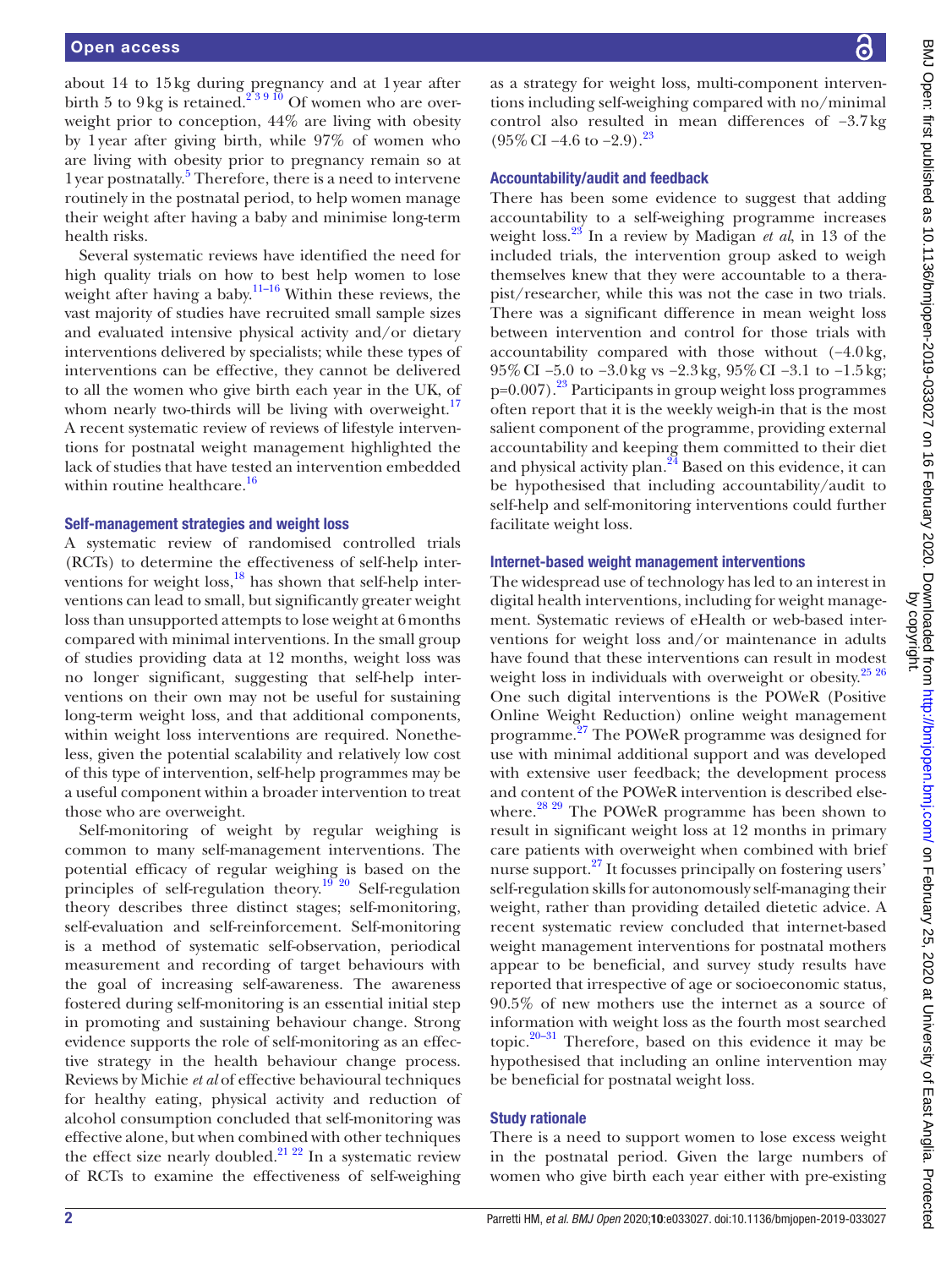# <u>ခြ</u>

overweight or obesity, or who gain excess weight during this period, an intervention is needed that can be delivered at scale without significant implications for a healthcare workforce. In addition, the National Institute for Health and Care Excellence (NICE) has highlighted the low quality of previous research as a limitation to developing clinical guidance in this area.<sup>32</sup> Here we investigate the feasibility of a postnatal weight management intervention embedded within pre-existing healthcare contacts. This pragmatic intervention is based on existing evidence for the effectiveness of both self-monitoring and an online programme for weight management (POWeR).<sup>1927</sup>

#### Aims and objectives

The primary objective is to produce evidence that a largescale phase III cluster RCT of a weight management intervention embedded in the national child immunisation programme [33](#page-7-18) would be acceptable to women and feasible to conduct. Detailed objectives are listed in [online supple](https://dx.doi.org/10.1136/bmjopen-2019-033027)[mentary table 1](https://dx.doi.org/10.1136/bmjopen-2019-033027). This protocol is reported according to the Standard Protocol Items Recommendations for Interventional Trials guidelines.<sup>34</sup>

#### Methods and analysis Trial design

PIMMS-WL is a feasibility cluster RCT to assess the feasibility and acceptability of a weight management intervention, based on self-regulation theory, in women who have recently given birth.<sup>20</sup> This will be assessed through a composite of quantitative and qualitative data. Key stages of the study are shown in [figure](#page-2-0) 1.



<span id="page-2-0"></span>Figure 1 Study flow diagram. BWCH, Birmingham Women's and Children's NHS Foundation Trust; GP, general practitioner; NHS,National Health Service.

# Trial setting

This study will take place in Birmingham, UK, between 01 September 2017 and 31 October 2019. The initial identification of women will take place within Birmingham Women and Children's NHS Foundation Trust and within participating generalpractitioner (GP) practices, and the trial will take place within GP practices around the West Midlands. The baseline and follow-up assessments will be completed in participants' homes.

# Study participants

Women will be eligible if they are aged ≥18 years, are at least 4weeks postnatal, have a body mass index (BMI)  $\geq$ 25 kg/m<sup>2</sup> at the time of recruitment, are able to provide written informed consent and do not meet any of the exclusion criteria [\(online supplementary table 2](https://dx.doi.org/10.1136/bmjopen-2019-033027)). Given that the intervention is embedded in immunisation appointments to be eligible, women need to have not yet attended their child's first immunisation appointment and to be planning to have their child immunised.

# Consent

Written informed consent into the PIMMS-WL trial will be a two-stage process conducted by a researcher at the baseline home visit (see [online supplementary appendix](https://dx.doi.org/10.1136/bmjopen-2019-033027)  [1](https://dx.doi.org/10.1136/bmjopen-2019-033027) for Informed Consent Forms). First, written informed consent will be sought for screening to confirm all eligibility criteria are met. Once all eligibility criteria have been confirmed, participants will be invited to give their written informed consent to be enrolled into the RCT.

# Sample size and recruitment

This is a feasibility trial therefore a formal sample size calculation has not been conducted. The trial is not designed or powered to detect a statistically significant difference in effectiveness between the two treatment groups.

We will recruit 10 to 12 GP practices (clusters) across Birmingham, UK, and the list of participating practices will be held by Birmingham Clinical Trials Unit (BCTU). We will then aim to recruit 80 participants from these GP practices over 8months. Potentially eligible participants will be identified initially from medical records at Birmingham Women's and Children's NHS Foundation Trust (BWCH). Initial screening of medical records by BWCH will confirm the women is aged  $\geq 18$  years, has given birth at least 4weeks previously and is registered at a participating GP practice. We will exclude mothers whose babies have died or have been removed from their care.

A trial invitation letter and participant information sheet (PIS) will be mailed to potentially eligible women by BWCH, which includes a telephone number to call or a reply slip to return if they are interested in participating. Interested women will undergo telephone screening for eligibility. For women who fulfil the initial screening criteria and are still interested in taking part in the trial, a baseline home visit with a researcher will be organised.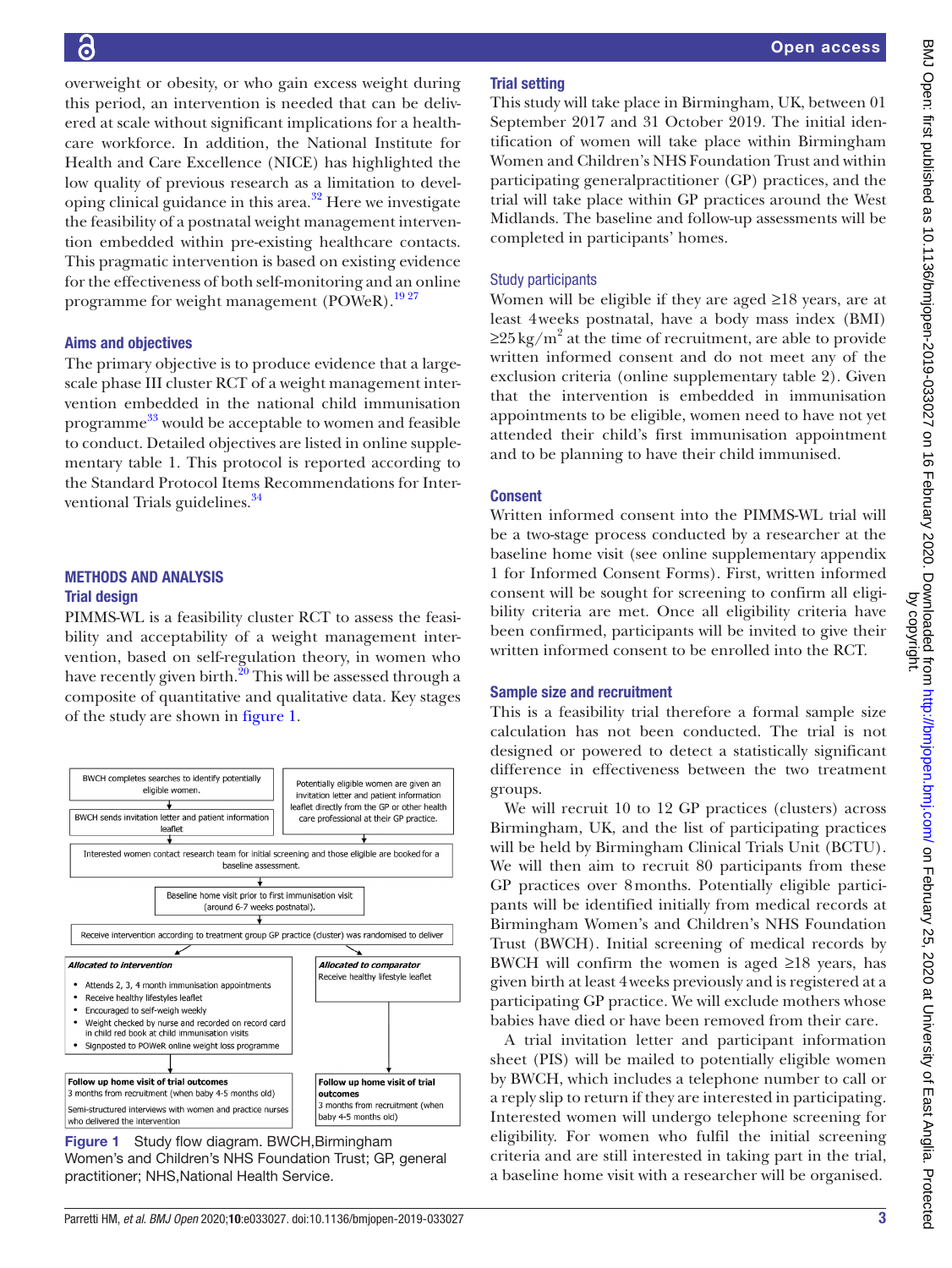Some additional recruitment strategies may also be used if required:

- ► Posters and flyers advertising the study will be displayed in waiting rooms at participating GP practices.
- ► Participants may be informed about the trial directly at appointments with the GP or other healthcare professional post-delivery and prior to the 2-month immunisation appointment in participating GP practices.
- ► A researcher may be available at the GP practice on specific clinic dates. The PIMMS-WL researcher will provide potential participants with the letter of invitation and PIS directly either to read at the GP practice or for the participant to take home.

If, after having read the letter of invitation and PIS, a woman is interested in participating, they will contact the PIMMS-WL research team for telephone screening (or be screened by the PIMMS-WL researcher at the GP practice) and a baseline home visit will be arranged as described above.

#### Randomisation

The unit of randomisation is the GP practice (cluster). GP practices will be randomised in a 1:1 ratio to provide the usual care plus a weight management intervention or usual care only (comparator group) using minimisation for GP practice list size (large: 6000 or more; small: under 6000 patients) and Index of Multiple Deprivation (IMD) rank score.<sup>35</sup> The IMD will be based on the postcode of the GP practice; the IMD rank score ranges from 1 to 32844 and will be divided into tertiles of high, medium and low levels of deprivation. BCTU will create the randomisation list to allocate GP practices to the two trial groups.

#### Trial intervention (usual care plus weight management group)

The intervention will be delivered within the national child immunisation programme to minimise costs and additional burden on the National Health Service (NHS) workforce and avoid the need for additional contacts with health professionals at this busy time in women's lives. In the first year, babies are routinely immunised at 2, 3, 4 and 12 months of age; we plan to embed the intervention within these pre-existing immunisation contacts. The intervention group will be offered brief support that encourages active self-management of weight in the postnatal period when they attend their practice to have their child immunised during the first year of life. The intervention involves motivation and support by nurses to encourage women in the postnatal period to make healthier lifestyle choices through self-monitoring of weight and signposting to an online weight management programme (POWeR)[.27](#page-7-14)

Women will be provided with weighing scales and asked to weigh themselves weekly. The intervention will be delivered until the third immunisation appointment. Women will be advised and encouraged to record their weight on a weight record card that will be attached to the child health record (the 'red book') and also within the POWeR online programme.<sup>[27](#page-7-14)</sup> The 'red book' includes a

record of infant examinations and investigations, growth and immunisation history.

# Weight loss goals

No clinical guidelines exist for rates of healthy weight loss for postnatal women, but for the general population NICE recommend  $0.5$  to 1 kg per week.<sup>36</sup> Women will be advised to aim for 0.5 to 1kg/week weight loss until they have achieved a BMI less than  $25 \text{ kg/m}^2$  and are no heavier than their self-reported pre-pregnant weight.

# Accountability

Practice nurses will weigh the women at each child immunisation visit and record this weight as a source of regular external accountability. They will not provide any weight management advice.

# Online weight loss programme (POWeR)

Nurses will signpost women to the POWeR online weight loss programme for support and assistance with goal setting, action planning and implementation of changes to their lifestyle. Information about breast feeding and weight loss (such as diet, physical activity and rate of recommended weight loss) will be added to the programme for the purpose of this trial. Women will be encouraged to use the website weekly to track their weight, set and review eating and physical activity goals and receive personalised advice.

# Training of practice nurses

All nurses who deliver child immunisations at intervention practices will be trained to deliver the intervention following a standard protocol. A training manual will be provided, with instructions for the tasks to be undertaken by nurses during immunisation appointments.

# Intervention fidelity

Two immunisation/intervention consultations per nurse will be audio recorded so that intervention fidelity can be assessed against an intervention checklist criteria, and the length of time taken to deliver the intervention monitored.

#### Usual care group

Women enrolled into the trial and registered at GP practices in the usual care comparator group will receive brief written information about following a healthy lifestyle using the NHS Eatwell guide leaflet.<sup>3</sup>

# **Masking**

It is not possible to mask participants or those providing the intervention to group allocation. In this feasibility study, it is also not possible to mask the outcome assessor, as the same member of the PIMMS-WL research team will need to undertake both the baseline and follow-up home visit to collect data. We do not believe this will introduce bias, as the aim of this study is to assess the feasibility of undertaking a large phase III cluster RCT, and these outcomes are not affected by knowledge of group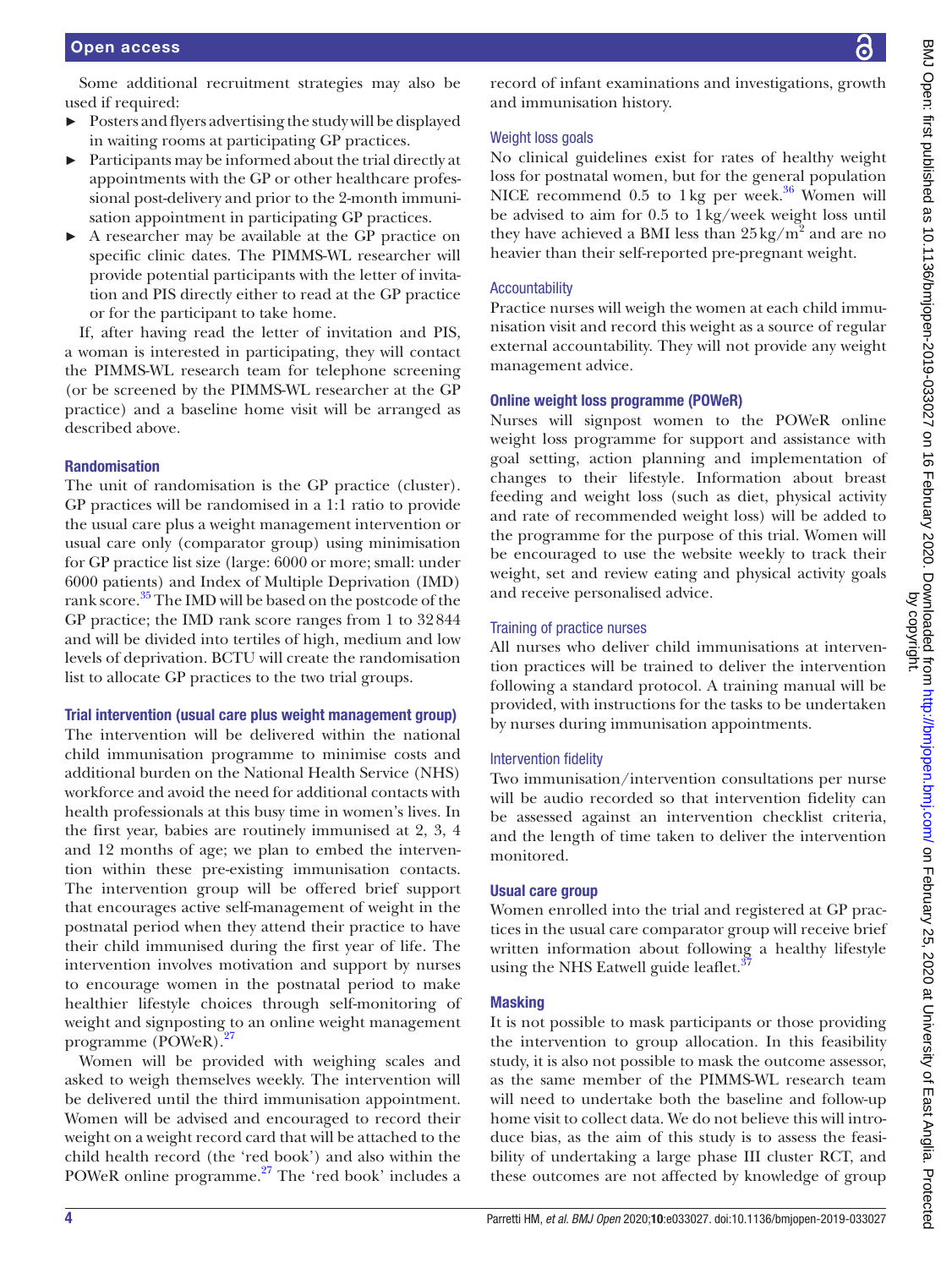Õ

Open access

BMJ Open: first published as 10.1136/bmiopen-2019-033027 on 16 February 2020. Downloaded from http://bmjopen.bmj.com/ on February 25, 2020 at University of East Anglia. Protected<br>by copyright published as 10.1136/bmjopen-2 BMJ Open: first published as 10.1136/bmjopen-2019-033027 on 16 February 2020. Downloaded from <http://bmjopen.bmj.com/> on February 25, 2020 at University of East Anglia. Protected by copyright.

allocation and the data relating to the feasibility outcomes are not collected during the home visits. The proposed primary outcome for the phase III trial is weight which is objectively measured using scales.

#### Baseline assessment and follow-up Baseline visit

The baseline visit will occur between 6 to 7 weeks postnatally and before the first immunisation visit.

# Follow-up visit

A follow-up visit will take place 3months post baseline. Women in the intervention group will be invited to participate in the qualitative study interview (see below). A £20 gift voucher will be given to participants as reimbursement for any inconvenience and expenses incurred.

# Patient and public involvement

Members of the CLAHRC-WM (Collaboration for Leadership in Applied Health Research and Care West Midlands) maternity patient and public involvement (PPI) group (PRIME) provided input into the development of this study. They gave advice on the relevance of the study question based on their experiences and their assessment of the burden of the intervention on potential participants. Two members of the public will be invited to join the Trial Steering Committee (TSC). The PPI group will meet three times a year and will provide input into the topic guide for the qualitative interviews and have input into and review all patient facing documents. They will review all dissemination materials and be involved in the dissemination of the trial results.

# Primary outcome

The primary outcome is the feasibility of undertaking a full-scale phase III cluster RCT, and will include assessment of the following:

- Whether the trial is appealing to women (via assessment of the recruitment rate to ensure a full phase III trial is feasible);
- Whether the intervention is acceptable;
- Whether the intervention has any adverse impact on infant immunisation rates;
- The number of women who complete the trial and complete the trial questionnaires.

The decision to proceed will be based on prespecified stop-go criteria (see [online supplementary table 3](https://dx.doi.org/10.1136/bmjopen-2019-033027)).

# Outcome data

Outcome data will be collected at baseline and 3months follow-up (except height (baseline only)). While this feasibility trial will not be powered to detect meaningful differences in outcome measures, it will give us the opportunity to ensure that there are no issues with the completion of these measures in a main trial. Height and weight will be measured at baseline to calculate BMI. Weight and percentage body fat will be assessed using a Tanita SC-240MA analyser using a standardised procedure (eg, light clothing). Demographic (eg, age, ethnicity,

socioeconomic status), lifestyle and pregnancy related information (eg, history of pregnancy related problems, mode of delivery), infant feeding practices and maternal sleeping patterns will be collected. Anxiety and depression will be assessed using the Hospital Anxiety and Depression Scale, body image using the Body Image State Scale, eating habits using the three-factor eating questionnaire and self-reported physical activity will be measured using the Pregnancy Physical Activity Questionnaire.<sup>38–41</sup>

At follow-up, self-weighing will be assessed using the Daily Self-Weighing Perceptions Questionnaire and weight control strategies using the Weight Control Strategies Scale.<sup>42</sup> We will also record whether the usual care group have accessed the POWeR website to assess any intervention contamination. To inform the design of the economic evaluation in the phase III trial, we will explore the acceptability of the ICECAP instrument, $43$  a broader measure of health than the  $EQ-5D<sup>44</sup>$  that focusses on general well-being. This will be done by assessing rates of completion of the ICECAP, and incorporating questions about the acceptability of the ICECAP into the qualitative interviews.

# Eating behaviours (both groups)

Our hypothesis is that regular self-weighing and monitoring of weight leads to the development of self-regulation and conscious cognitive energy restraint.<sup>[20 45](#page-7-16)</sup> Using the revised three-factor eating questionnaire, $4^1$  we will examine if feedback from self-weighing has led to development of conscious cognitive energy restraint of eating. We will also measure uncontrolled eating and emotional eating.

# Weight control strategies (both groups)

Weight control strategies will be assessed at follow-up in both groups using the Weight Control Strategies Scale. As well as a total score, the domains of dietary choices, selfmonitoring strategies, physical activity and psychological coping are measured.

# Objective assessment of self-weighing/adherence (intervention group)

As an objective measure of compliance, the intervention group will be given weighing scales (BodyTrace, USA) that objectively record weight every time participants weigh themselves and then this information is remotely transmitted back to the research team at the University of Birmingham. These scales are only included as an objective process measure of adherence to self-weighing and we will not provide any feedback to participants, nor will we monitor changes in weight during the trial follow-up period.

# Weight record cards (intervention group)

The intervention group will complete weight record cards and we will collect these from participants as a measure of intervention implementation at the follow-up visit. The record cards will also tell us how much of the intervention was delivered by practice nurses per protocol.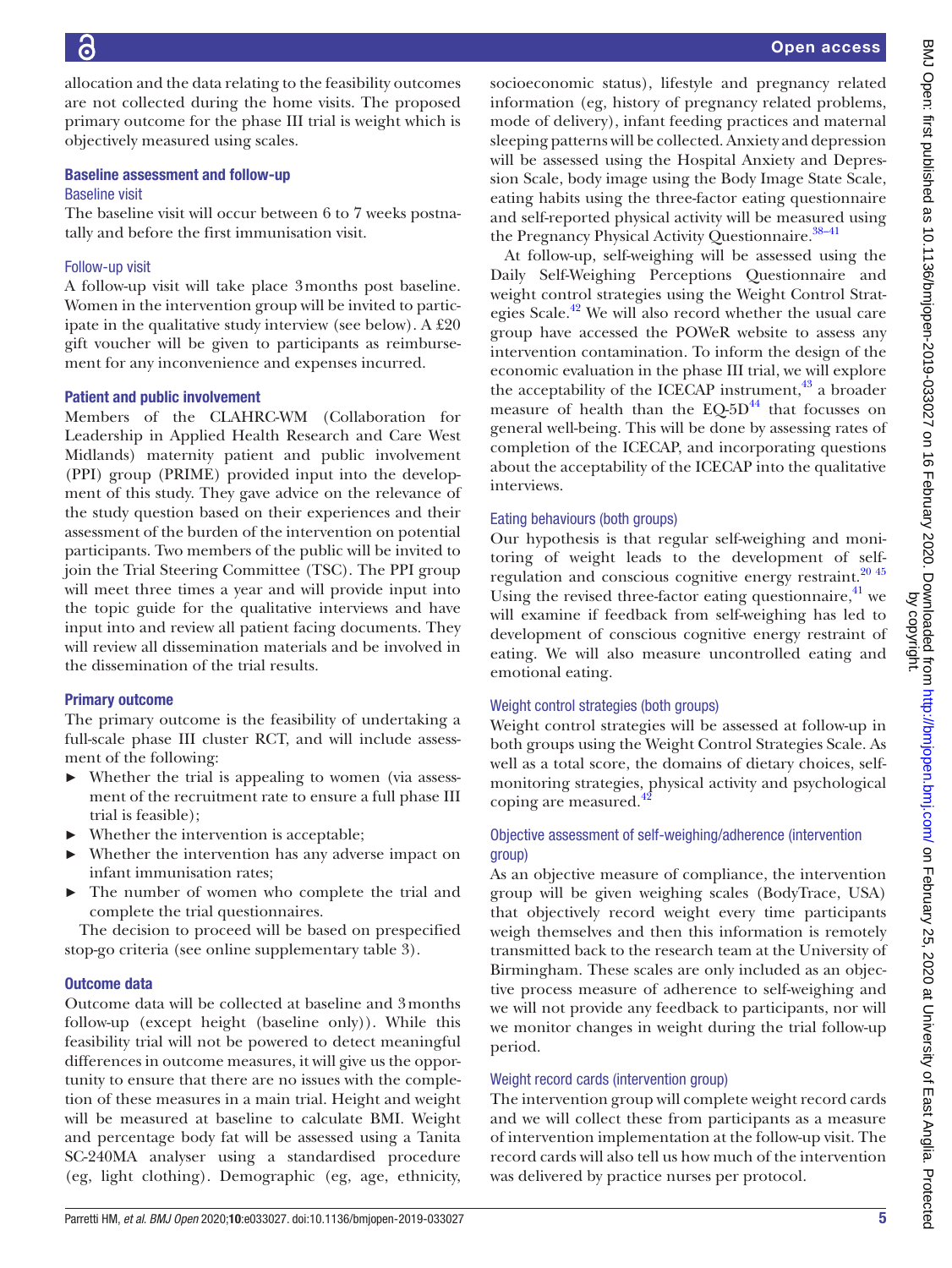#### Perceptions of regular self-weighing (intervention group)

In the intervention group, we will use five items from Steinberg's Daily Self-Weighing Perceptions Questionnaire<sup>46</sup> to measure perceptions of regular monitoring of weight at follow-up.

# Use of the POWeR online programme (intervention group)

Using participants' unique usernames POWeR automatically records participants' usage of the website (eg, pages visited, when/for how long, goals and weights entered and dates).

#### Attendance at immunisation appointments (both groups)

To ensure the intervention does not have an adverse impact on women attending the immunisation appointments all practices will be asked to provide data on all immunisation appointments attended by both groups. Any missed appointments will be investigated and a reason allocated by the GP surgery. We will also collect patient reported attendance at the immunisation appointments at the follow-up visit.

#### Assessment of harms

We will not be collecting adverse events for this trial. Serious adverse events (SAEs) which are attributable to the trial intervention will be documented and reported from the date of consent into the PIMMS-WL study until 30 days after the 3-month follow-up visit. SAEs or deaths related to pre-existing medical conditions are not considered related to the trial intervention and are therefore excluded from notification as SAEs.

#### **Withdrawal**

Participants will be aware that they can freely withdraw from the trial (or part of) at any time. Details of withdrawal will be clearly documented. Different types of withdrawal are defined as:

- ► The participant would like to withdraw from trial treatment but is willing to be followed up in accordance with the schedule of assessments.
- ► The participant would like to withdraw from trial treatment and is not willing to be followed up or for any further data to be collected.
- The participant wishes to withdraw completely and is not willing to have any of their data, including that already collected, to be used in any future trial analysis.

The details of withdrawal (date, reason and type of withdrawal) should be clearly documented in the source data.

If a recruited GP practice withdraws from participation in the trial prior to randomisation, they may be replaced by another practice. If a practice withdraws after randomisation, consideration will be given to replacing with another practice.

#### Statistical analysis

A separate statistical analysis plan will provide a more comprehensive description of the planned analyses. A brief outline of the planned analyses in relation to the stop-go criteria is provided below. The data analysis for this feasibility trial will be descriptive and mainly focus on CI estimation, with no hypothesis testing performed.

The recruitment rate will be presented as a percentage based on the number of participants who took part in the trial divided by the target recruitment (n=80). BWCH will also provide data on the number of invitation letters sent, along with data on the age and ethnicity (in summary format) of the women who were sent an invitation letter.

The quantitative assessment of whether the intervention is acceptable will be based on the adherence of women to weekly self-weighing and use of the online POWeR programme. In the first instance, the objective recording of weight on the scales will be used to assess the frequency of self-weighing/adherence.

In addition, to check that the intervention has no adverse impact on infant immunisation rates, the proportion of babies who attended all three immunisation appointments will be reported for each practice (both groups) and the rate compared with the normal immunisation rate for the practice. Reasons for missed appointments will be summarised descriptively. Recruitment, adherence and immunisation rates will be summarised as proportions with 95% CIs.

#### Qualitative study

We will use semi-structured interviews after trial follow-up to explore the views of women about the intervention and experiences of the practice nurses delivering the intervention[.47](#page-7-29) Topic guides will be informed by existing literature.

We will purposively sample up to 15 women (eg, age, ethnicity, socioeconomic status and BMI category at enrolment) and 8 to 10 practice nurses and ask them about their experiences of the trial, to allow for theme saturation to be reached.<sup>48 49</sup> Interviews will be conducted using a topic guide which will explore the women's experiences of and attitudes to trial participation, their understanding and rating of the importance of postnatal weight management, strategies used for weight management and their use of the online weight programme. For practice nurses, we will explore their experiences of delivering the intervention, barriers and facilitators, the content and phrasing of discussions with women about weight and views about the approaches that work best and least well. The objectives of the qualitative study are summarised in [online supplementary table 4](https://dx.doi.org/10.1136/bmjopen-2019-033027).

It is anticipated that interviews will take place face-to-face, but it is possible for logistical reasons that some will need to take place by telephone. Interviews will be recorded and transcribed with the permission of participants and thematically analysed using the Framework Method.<sup>50</sup> Data management will be facilitated by the use of QSR NVivo 11.<sup>51</sup> A list of overall and individual themes for women and practice nurses will be compiled to allow for cross group/ individual comparison. Data collection and analysis will be iterative. All digitally recorded data that is collected during interviews will be recorded on an encrypted audio recording device. The transcriptions will be anonymised.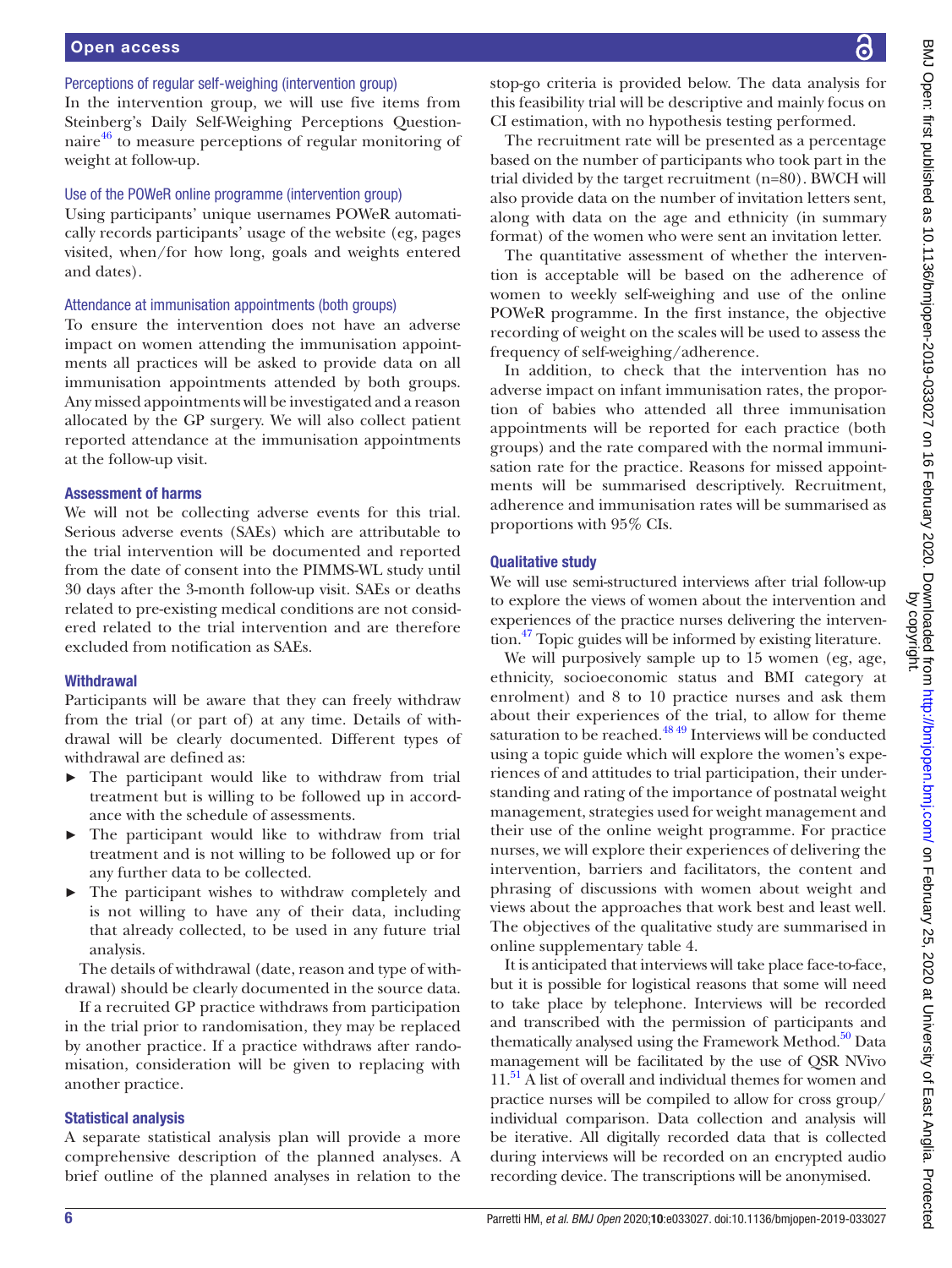#### Decision to progress to the phase III trial

For the phase III trial to take place there needs to be evidence from this feasibility trial of meeting prespecified stop-go rules. The trial is too small to include meaningful and sensitive stop-go criteria regarding the impact of the intervention on immunisation rates. However, we will check that the intervention has not adversely affected usual immunisation rates at each GP practice (as described above). The criteria to proceed to the phase III trial will be based on three criteria: recruitment rate, adherence to weekly self-weighing and registration with the online weight loss programme (POWeR) using the traffic light system shown in [online supplementary table 3](https://dx.doi.org/10.1136/bmjopen-2019-033027).

#### Data collection and management

All data will be entered onto the PIMMS-WL trial database. All trial paperwork will be stored in lockable filing cabinets in a secure, swipe access part of the University of Birmingham. Password protected electronic databases, on secure University of Birmingham servers for trial data will have access limited to BCTU members of staff working on the trial. Further trial information on data management procedures is available on request via BCTU including data collection forms.

#### Ethics and dissemination

The study will be conducted according to the principles of the Declaration of Helsinki and in accordance with other relevant national guidelines, regulations and acts.

#### Monitoring and oversight

The trial will form part of a portfolio of studies hosted and managed by BCTU. The University of Birmingham holds the relevant insurance for this study and is the nominated sponsor for this study.

As this is a feasibility trial, we do not propose to hold a Data Monitoring and Ethics Committee. A TSC will provide overall supervision and oversight of the trial and ensure it is conducted in accordance with the principles of good clinical practice and relevant regulations. The TSC agreed the trial protocol and will agree to any protocol amendments. Submission of amendments and communication to the relevant stakeholders will be coordinated by BCTU. The TSC will include members who are independent of the investigators, their employing organisations, funders and sponsors. The TSC will monitor trial progress and conduct and advise on scientific credibility. An explicit purpose of the TSC is to monitor the immunisation uptake rates at the GP practices.

#### **Dissemination**

A lay summary of the study is available on the National Institute for Health Research website [\(https://bepar](https://bepartofresearch.nihr.ac.uk/trial-details/trial-detail?trialId=17314&location=&distance=)[tofresearch.nihr.ac.uk/trial-details/trial-detail?trialId=](https://bepartofresearch.nihr.ac.uk/trial-details/trial-detail?trialId=17314&location=&distance=) [17314&location=&distance=\)](https://bepartofresearch.nihr.ac.uk/trial-details/trial-detail?trialId=17314&location=&distance=). Final results of this feasibility study will be made publicly available through

Open access

publication in peer-reviewed journals and presented at relevant conferences.

#### **DISCUSSION**

The postnatal period is characterised not only by weight retention, but also by susceptibility to further weight gain. Most trials in this population include small sample sizes and/or evaluated intensive weight loss interventions. These types of interventions cannot be offered to all women who give birth in the UK every year. This study will generate evidence as to whether a full phase III trial to test the effectiveness of this novel postnatal weight management intervention embedded within existing primary care contacts is feasible. Currently there is no national guidance for health professionals regarding postnatal weight management and the full trial testing the effectiveness of this intervention would have the potential to influence policy and future national guidelines.

#### Author affiliations

<sup>1</sup>Institute of Applied Health Research, University of Birmingham, Birmingham, UK <sup>2</sup> Birmingham Clinical Trials Unit, Public Health Building, University of Birmingham, Birmingham, UK

<sup>3</sup>Nuffield Department of Primary Care Health Sciences, University of Oxford, Oxford, UK

4 Department of Psychology, University of Southampton, Southampton, UK

5 Primary Care and Population Sciences, Aldermoor Health Centre, Aldermoor Close, Southampton, UK

<sup>6</sup>School of Sport, Exercise and Health Sciences, Loughborough University, Loughborough, UK

<sup>7</sup> School of Sport, Exercise and Health Sciences, Loughborough University, Loughborough, UK

Contributors AJD developed the original idea for the study along with HMP, KJ, SJ and RP. LY and PL contributed to the protocol in relation to digital technology. HMP, AJD, ST and NI drafted the paper with input from all authors. EF was responsible for writing the health economics aspects of the protocol. SG was involved in developing the qualitative component of the study protocol. NI was responsible for the statistical methodology within the protocol. ST and AV further contributed to the development of the protocol after funding was awarded. All authors read, commented and approved the final manuscript.

Funding This work is supported by the National Institute of Health Research (NIHR) Health Technology Assessment programme grant number 15/184/14. HMP was funded by a National Institute for Health Research Academic Clinical Lectureship.

Competing interests None declared.

Patient consent for publication Not required.

Ethics approval This manuscript is based on Protocol V9.0 dated 16 June 2019 submitted and approved by the West Midlands and Black Country NHS Research Ethics Committee (17/WM/0399, approval date: 17 June 2019).

Provenance and peer review Not commissioned; externally peer reviewed.

Data availability statement Data sharing not applicable as no data sets generated and/or analysed for this study. Not applicable as no data has been generated from this publication.

Open access This is an open access article distributed in accordance with the Creative Commons Attribution 4.0 Unported (CC BY 4.0) license, which permits others to copy, redistribute, remix, transform and build upon this work for any purpose, provided the original work is properly cited, a link to the licence is given, and indication of whether changes were made. See: [https://creativecommons.org/](https://creativecommons.org/licenses/by/4.0/) [licenses/by/4.0/](https://creativecommons.org/licenses/by/4.0/).

#### ORCID iD

Amanda Daley<http://orcid.org/0000-0002-4866-8726>